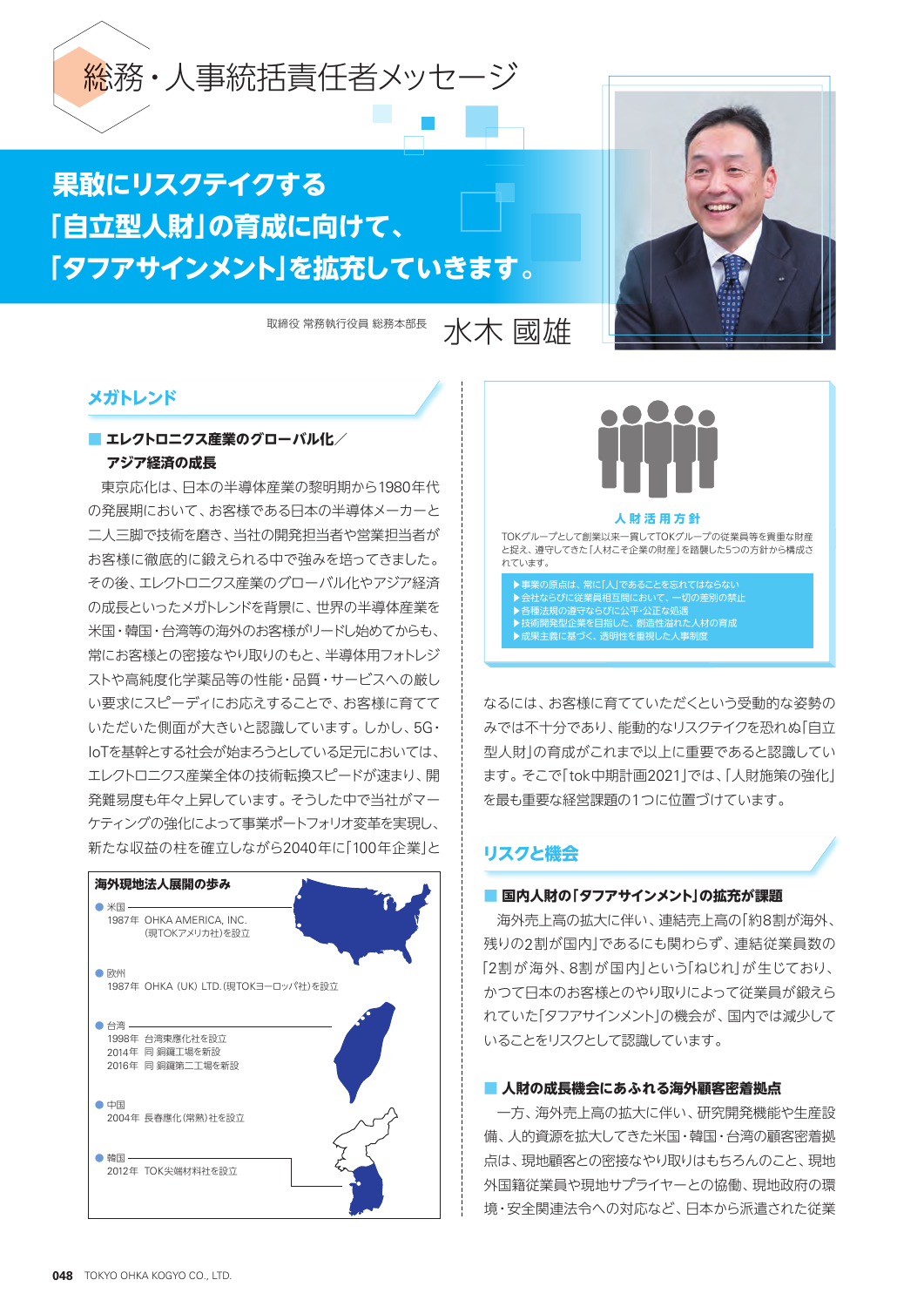



\*決算期変更に伴い、2017年12月期は国内9ヵ月、海外12ヵ月の変則決算となっております。

員を鍛えぬく「タフアサインメント」の機会にあふれる場とし て強力に機能し、当社の経営層を輩出する場にもなっていま す。また、現地外国籍従業員にとっても、当社の世界最高水 準の微細加工技術や高純度化技術を深く知り、最先端分野 での知見を磨く成長機会として機能しています。

## **「tok中期計画2021」における重点施策**

## **■ 従業員個々の属性や事情に合わせた きめ細かなインクルージョン施策を拡充**

このようなリスクと機会を踏まえ、「tok中期計画2021」 では、全社戦略の1つとして「自ら調べ、自ら判断し、自ら 行動できる人材を強化する」を掲げています。2018年9月 に立ち上げた「人事制度改革プロジェクト」のもと、「多様な 人財の採用」を進めるとともに、「人事制度改革や研修体制 の拡充」等の積極的な施策を通じ、様々な顧客とのビジネ スの可能性を追求し、成功するまで挑戦を続ける人財の強 化へ向けた取り組みを開始しました。

まず「多様な人財の採用」においては、今後も競争力強化 に向けた「ダイバシティ&インクルージョン\*」の方針を堅持 し、積極的な「外国人採用」「キャリア採用」「女性採用」を継 続するとともに、特に、「インクルージョン」の施策に注力し ていきます。具体的には、女性従業員の「ライフステージに 合わせた働き方の選択肢」や「子育て支援策」をさらに拡充 させていくほか、外国人従業員については、文化的な背景 や言語の違いを柔軟に包み込む態勢の整備や、定期的な面 談を通じた業務や生活のサポートを拡充していきます。また、 国内拠点を中心に活動する外国人従業員向けに日本語能 力試験を奨励金支給対象とするなど、従業員個々の属性 や事情に合わせたきめ細かなインクルージョン施策を、当 中期計画期間中に進めていく構えです。

\*インクルージョン:多様な人財の能力や意見が活用されている状態

**一〇**一新卒者入社3年後離職率(%)



#### 外国人従業員数

|                 | 2015 |       |     | 2016 2017/3 2017/12 2018/12 |     |
|-----------------|------|-------|-----|-----------------------------|-----|
| 外国人従業員(単体)      | h    | 6.    | -11 | -11-                        | -11 |
| 外国人従業員(連結)      | 259  | - 301 |     | 312 323                     | 378 |
| 外国人従業員比率(連結)(%) | 16.8 | 19.2  |     | 19.5 20.0 22.6              |     |

#### 女性従業員の参画に関する指標\*1

|      | 2016 | 2017/3 | 2017/12 | 2018/12   |
|------|------|--------|---------|-----------|
| 45 O | 40 O | 45.8   | 29.2    | 43.3      |
| 10.2 | 10 6 | 11 4   | 11 7    | 12 3      |
| 77   | 80   | 87     | 89      | 92        |
| 05   | 11   | 15     | 2 O     | 24        |
| ი ი  | 83   | 83     | 83      | $8.3^{2}$ |
|      |      |        |         |           |

\*1 単体ベース(従業員数には、当社から当社外への出向者および嘱託者を含め ず、当社外から当社への出向者を含んでいます)

\*2 取締役会における女性比率は2019年時点

#### 育児関連制度利用者数

|               | 2015 | 2016 | 2017/3 2017/12 2018/12 |   |
|---------------|------|------|------------------------|---|
| 育児休職制度(人)     | 10   | 13   |                        |   |
| 育児短時間勤務(人)    | 10   |      |                        | h |
| チャイルドケアタイム(人) |      |      |                        |   |

#### **■ 人事制度改革や研修体制の拡充**

人事制度改革や研修体制の拡充については、従来からの 「階層別研修プログラム」について次頁の表のように拡充 していきます。また、人事制度における足元の課題として、 管理職の育成が不十分であるという分析のもと、前述の「タ フアサインメント」の機会を増やす方策として、積極的な配 置転換を進めていきます。具体的には、次期経営幹部候 補者、部署長、次期部署長候補者に対し、本部をまたいだ 配置戦略を実施することで、「組織運営力」「組織横断調整 力」「問題分析力」「問題解決戦略力」「判断力」等の向上を 図ります。そのうえで、「タフアサインメント」を当事者とし て実体験することで総合的な「経験値」や「対応力」を高め、 上級管理職の育成につなげていきます。また、管理職の 重要な職務の1つが部下の育成にあるということも改め て浸透させるべく、そのスキル向上に向けた「コーチング」 の体得トレーニング等の導入を検討していきます。

統合レポート 2018 **049**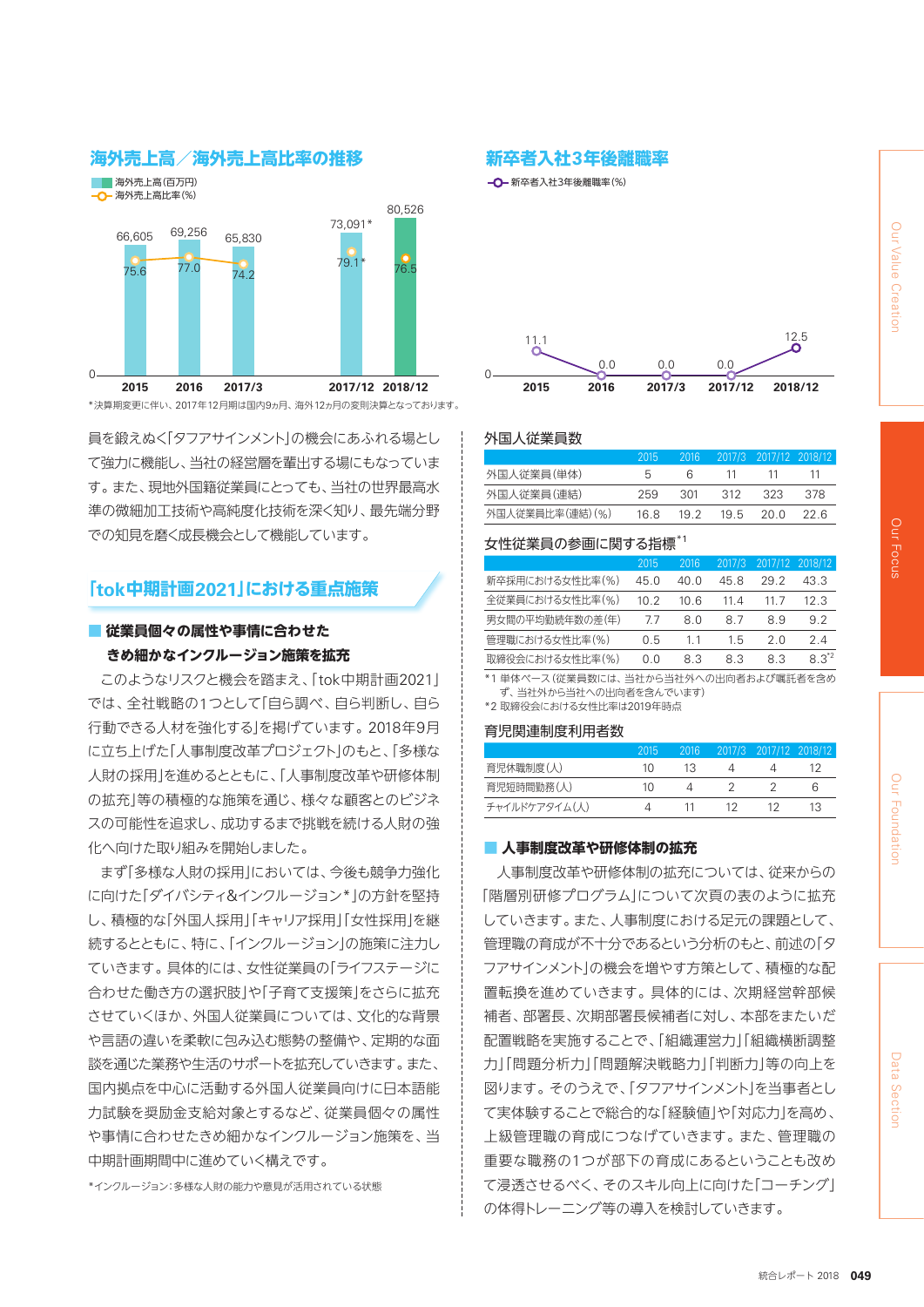#### 階層別研修プログラム

#### プログラム

#### ■新入社員研修プログラム

1年間のプログラムを組み、当社製品の製造工程・検査方法などを習得するとともに、社会人としての素地形成および東京応化のアイデンティティーを身につけるこ とを目的に実施。

・グローバル人財としての基礎教育 ・入社時導入研修、工場研修、3ヵ月後研修、自宅語学学習、語学合宿

#### ■主任向けプログラム

「ロジカルシンキング」「ロジカルコミュニケーション」「リーダーシップ」「経理知識」など、各職場内または関係部署との円滑な業務に向けた基礎教育を実施。

#### ■ 準管理職者向けプログラム

有能な管理者または経営者に育てるため、「部下の指導・教育」を中心としたコミュニケーション方法や、「現状把握」「問題・課題の明確化・改善」「解決策と戦略の立 案」など、一連のマネジメントや問題解決プロセスを繰り返し学ぶことを基本とした研修を実施。

#### ■ 初級管理職向けプログラム

「問題解決力」の定着を目的に、「中期計画の現状分析」「問題、課題の抽出と設定・改善」「解決に向けた戦略立案」についてのグループ学習および役員を交えたディ スカッションや報告会を実施。時代の先頭に立ち、組織の永続性をリードする経営管理者にとって必要なマネジメント哲学や問題分析・解決戦略等の理論を学び、 事業部長クラスや経営幹部としての基礎を学ぶための研修を実施。

#### ■ **グローバル選抜教育の継続、現地外国籍従業員の育成**

配置転換と「タフアサインメント」の経験を促す前段階の 育成策として、2014年に導入した「TOKグローバル選抜教 育」についても、引き続き注力していきます。求める人財要 件として、今後も「柔軟性」「スピード」「タフネス」「コミュニ ケーション力」「語学力」を掲げ、下表のメニューのもとで実 施していきます。

また、新たな施策として、今後の当社グループの中長期 的な企業価値向上を目指し、将来のコアとなる優秀な人財 をグループ一丸となって育成するため、海外子会社の現地 外国籍従業員も含めた「TOKグループコア人材育成プログ ラム」の策定を進めています。本プログラムは、東京応化の 歴史、理念、海外子会社の戦略等を理解し、将来のリーダー 像等を議論し、海外でのビジネスシミュレーションで協業を 体験することにより、東京応化グループとしての一貫した 視点や価値観を、従業員自らが築くことを目的としています。

### **人財の健康と安全の確保に向けて**

#### ■ **健康経営**

当社グループの従業員の「幸福度」を高め、持続的な価 値創造を実現するには、個々の健康が大前提であると認 識しています。そこで、各従業員の疾病の予防・発見に努 め、健康の保持・増進に向けたPDCAサイクルを着実に回 す「データヘルス計画」を、当社健康保険組合との協働のも と2015年より実践しています。2017年はインフルエンザ 集団予防接種費用の全額補助など様々な保険施策を実施 し、早期発見・早期治療によって疾病の重症化防止に努め ました。

また、2018年には新たに健康ポータルサイト「My Health WEB」を立ち上げ、利便性や健康への知識・意識向上へ向 けた情報提供を開始したほか、同サイトを活用したウォーキ ングラリー「歩FES」を開催するなど、従業員一人ひとりの

#### TOKグローバル選抜教育の内容

| テーマ               | 内容                                                            |
|-------------------|---------------------------------------------------------------|
| キックオフセミナー         | 異文化と英語のコミュニケーションの基本を学び、自分が伝えたいポイントを的確に表現する方法を学ぶ。              |
| Win-Win コミュニケーション | 意見がかみ合わない相手との共通点・相違点を探し出してネゴシエートし、解決していく方法を学ぶ。                |
| 海外研修              | 異文化を実感するとともに、与えられたタフな環境のもとでスピーディに課題解決にあたり、自分の"殻"を破る方法<br>を模索。 |
| リーダーシップ           | 「理想のリーダーシップ」を自分なりに定義・イメージし、現状と理想とのギャップを埋めるための行動計画を立てる。        |
| メンタルタフネス          | 外国人とのタフな演習を通して自己の成長レベルを認識。自分の才能と強みを理解してモチベーションのコントロー<br>ルを習得。 |